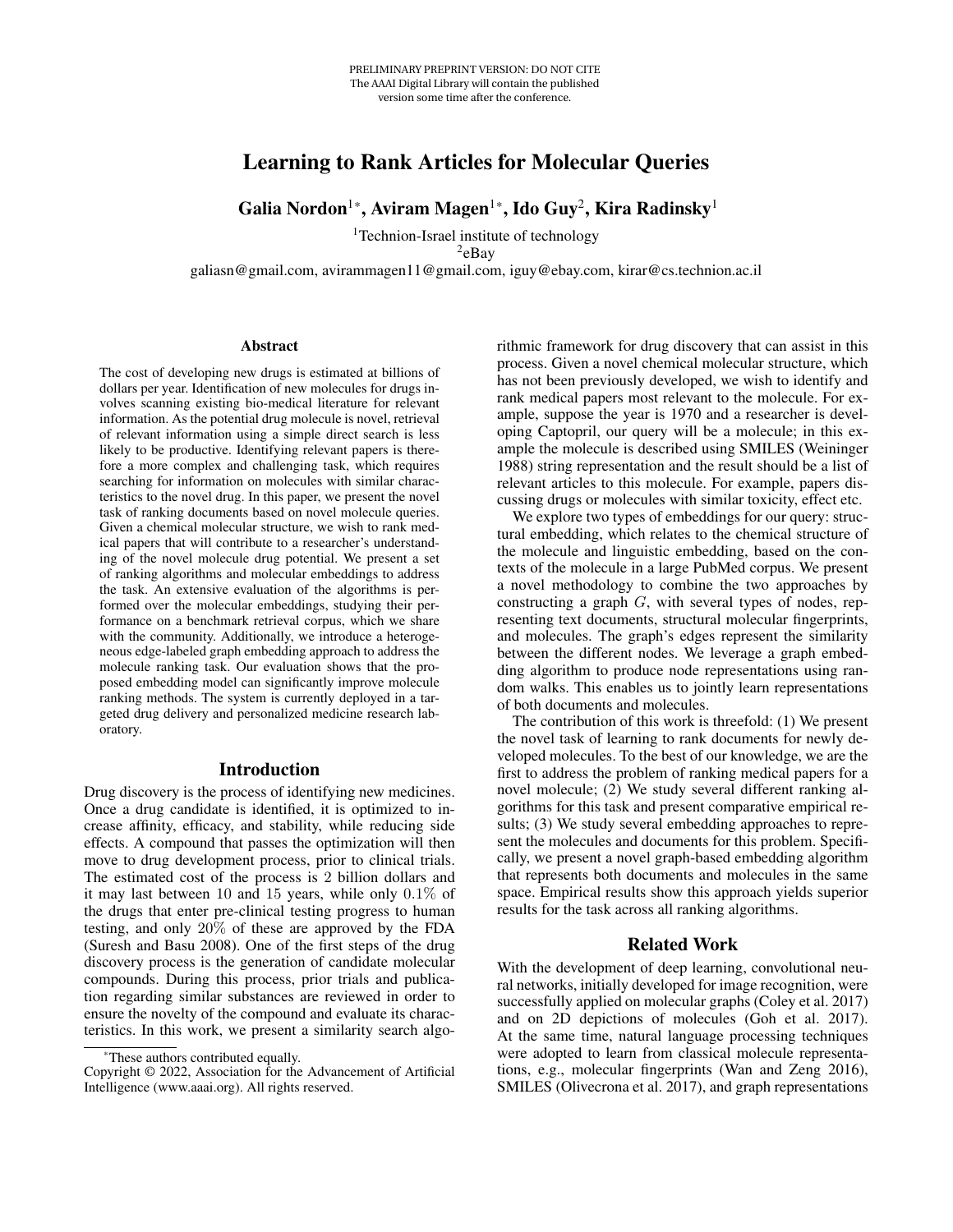of compounds (Kearnes et al. 2016). In addition, the information retrieval TF-IDF method was applied to ECFP for the prediction of compound proteins (Wan and Zeng 2016) and LDA was used for the modeling of chemical topics (Schneider et al. 2017). Deep generative models opened up new opportunities to leverage molecular embedding for unsupervised tasks, such as the generation of molecules and the discovery of drugs (Gómez-Bombarelli et al. 2018; Kadurin et al. 2017; Harel and Radinsky 2018).Simple networks have been used for discovering novel associations in medical and biomedical papers (Swanson and Smalheiser 1999; Spangler et al. 2014). Spangler et al. apply text mining techniques to identify entities and relations relevant to a specifc query. Although numerous studies have been conducted in the broad feld, to the best of our knowledge, we are the frst to present the task of ranking documents given a novel query.

We construct a graph representing documents, molecules, and molecular fngerprints and study several embedding methods for our task. Network embedding has been shown helpful in many applications, such as node classification (Bhagat, Cormode, and Muthukrishnan 2011) and link prediction (Liben-Nowell and Kleinberg 2007).

Encoder-decoder models have been proposed to address network representation problems. To scale for large graphs, several random-walk based approaches have been proposed. The resulting walks generate candidate paths in the graph, which are then used in a word2vec-based network representation learning frameworks, such as DeepWalk (Perozzi, Al-Rfou, and Skiena 2014), TADW (Cao, Lu, and Xu 2015), LINE (Tang et al. 2015), and node2vec (Grover and Leskovec 2016). The skip-gram model (Mikolov et al. 2013), used in these frameworks, aims to train a model based on the context of each node.Thus Deepwalk, LINE, and node2vec are not effective for representing heterogeneous networks, where some nodes are over-represented. Intuitively, candidate paths will contain more nodes from the over-represented group, thus embeddings for underrepresented groups will be less effective. In this work, for example, text document nodes are over-represented as compared to the chemical fngerprints. We present an embedding that will prevent such bias and show empirical results for the approach superiority as compared to the above state-of-theart approaches.

## Molecule and Document Representation

In this section, we explore learning a representation that maps both text documents and chemical structures into a single embedding space. Capturing the chemical structure along with the text allows, in turn, to better rank documents for a new molecular query given as input to the search framework.

#### The Molecule-Document Graph

We construct a weighted graph  $G$ , with three types of nodes: (1) historically known molecules,  $M$  (2) molecular fingerprints<sup>1</sup>,  $F$ , and (3) medical publications,  $D$ . An illustration



Figure 1: Pipeline of molgraph2vec methods. The heterogeneous network (left). Random paths generated using metapath constraints (middle). Skip gram model for learning node embedding (right).

of the graph is given in Figure 1. We defne several types of edges  $R_i$  and their corresponding weights  $w_i$ , as follows:

**Molecule Relation**.  $R_{m_1 \to m_2}$ : the edge's weight is defined as  $weight_{m_1 \to m_2} = sim(m1, m2)$ , where sim is a similarity function between the word representations of the known drugs  $m_1 \in M$  and  $m_2 \in M$  as appears in articles. In our experiments, we use cosine similarity for sim and word2vec for text representation of  $m1$  and  $m2$  (Arora, Liang, and Ma 2017).

**Document Relation.**  $R_{d_1 \to d_2}$ : the weight of the edge is defined as  $weight_{d_1 \rightarrow d_2} = sim(d_1, d_2)$ , where sim is a similarity function between the text representations of the paper  $d_1$  and the paper  $d_2$ . For  $d_1$  and  $d_2$  we used word2vec for text representation (Arora, Liang, and Ma 2017) and cosine similarity as the similarity function.

**Fingerprint Relation.**  $R_{f_1 \to f_2}$ : the weight of the edge is defined as  $weight_{f_1 \rightarrow f_2} = sim(f_1, f_2)$ , where sim is a similarity function between the chemical representations of the fingerprint  $f_1 \in F$  and the fingerprint  $f_2 \in F$ . We use cosine similarity as the similarity function and Morgan FP embeddings as the embeddings of  $f_i$ .

Molecule-Fingerprint Relation.  $R_{m \to f}$ : the weight of the edge is defined as  $weight_{m \to f} = sim(m, f)$ , where  $sim$  is a similarity function. Following the similarity function suggested by (Jaeger, Fulle, and Turk 2018), we consider the number of times that the fingerprint  $f \in F$  appears in the molecule  $m \in M$  as the weight.

Molecule-Document Relation.  $R_{m\rightarrow d}$ : the weight of the edge is defined as  $weight_{m\to d} = sim(m, d)$ , where sim is a similarity function between the text representations of the drug  $m \in M$  and the paper  $d \in D$ . We use cosine similarity as the similarity function and weighted word2vec for text representation.

## Heterogeneous Graph Embedding

The molecule-document graph poses a challenge, as it represents a weighted heterogeneous network with multiple types of nodes, in our case molecules, fngerprints, and documents. Since the molecule-document graph is a highly unbalanced graph, consisting of a high number of documents

<sup>1</sup>Molecular fngerprints are a widely accepted way to represent molecules for similarity related tasks. In our work we use ECFPs

or Morgan fngerprints (Rogers and Hahn 2010).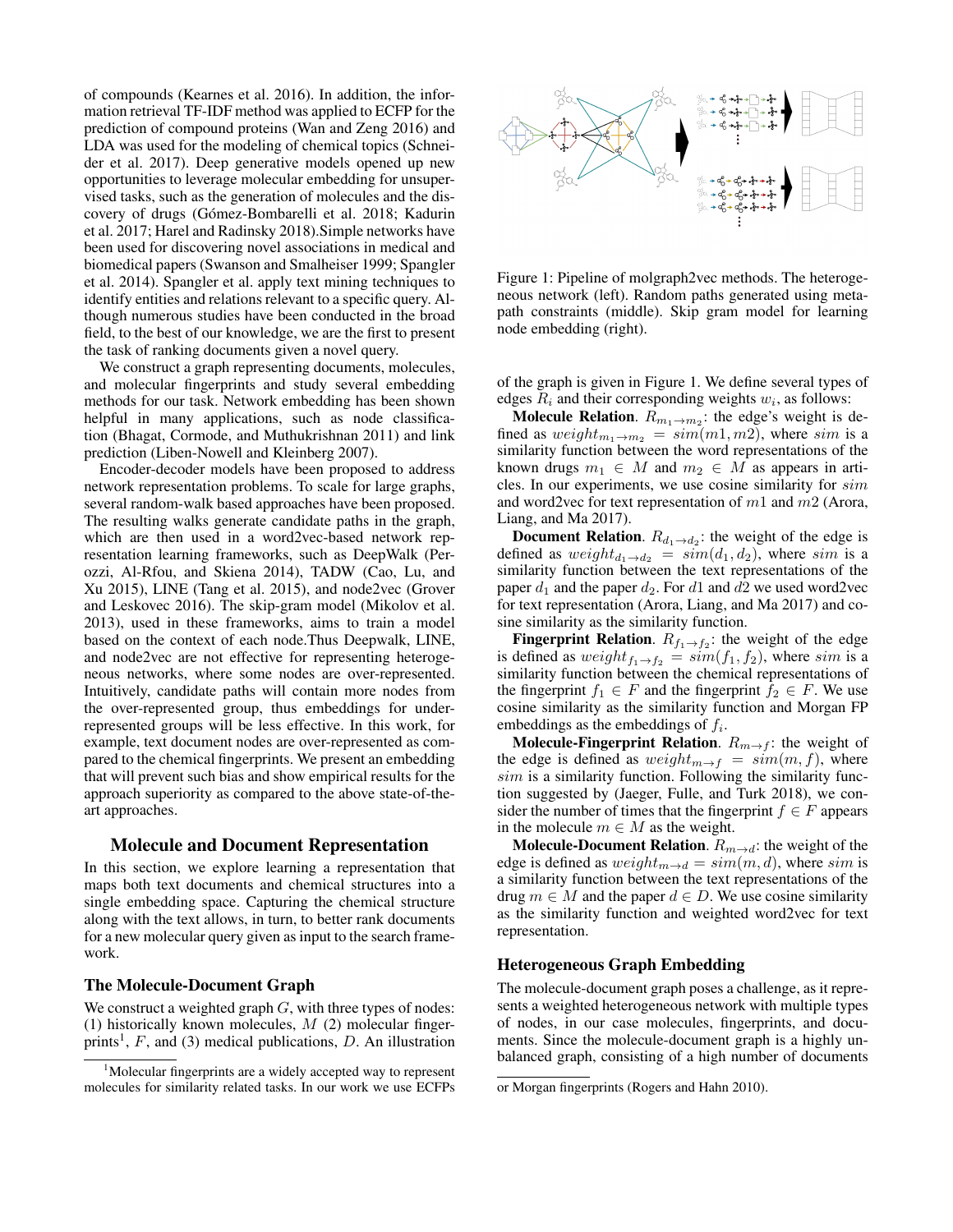and a signifcantly lower number of potential fngerprints, classic random walks might lead to a bias towards paths through document nodes only. Such paths might create in turn biased embeddings that will not map well documents and molecules into the same space, which is essential for our task. A similar issue was observed in other heterogeneous networks as shown by (Sun et al. 2011).

Metapath2vec (Dong, Chawla, and Swami 2017) was recently proposed for creating graph embeddings for heterogeneous networks. It extends the basic node2vec approach with metapath-based random walks. That is, the random walk is constrained by a metapath. Formally, the random walk between a node  $v_1$  and  $v_n$  for a metapath  $p = R_1, \ldots, R_n$ , where  $R_i$  is a label type as defined in the previous section, might only take the form:  $v_1 \xrightarrow{R_1}$  $v_2 \stackrel{R_2}{\longrightarrow} \ldots \stackrel{R_n}{\longrightarrow} v_n$ . The approach attempts to preserve both the structure and semantics of a given heterogeneous network. The random walks allow creating embeddings based on the heterogeneous neighborhood of a node, which are then leveraged using the classic skip-gram model for the node embeddings. The method was shown to improve performance for heterogeneous graphs.

Metapath2vec requires selecting a specifc metapath scheme  $p = R_1, \ldots, R_n$  to guide the random walks. For example, (Dong, Chawla, and Swami 2017) surveyed qualitative metapath-based prior work and identifed that for heterogeneous academic networks the most efficient metapaths are author-paper-author and author-paper-venue-paperauthor paths. However, no prior work has been done in the feld of molecule and document graph representation. In the next section, we frst extend the metapath2vec to support weighted heterogeneous networks. We then present a novel algorithm for heterogeneous networks when no metapath is defned apriori.

The Optimization Problem We defne the edge-labeled heterogeneous graph feature learning problem as a maximum likelihood optimization problem. Our analysis is not limited to (un)directed graphs or (un)weighted graphs. Let  $G = (V, E, L)$  be a given edge-labeled heterogeneous graph and let  $f : V \to R^d$  be the desired function from nodes to the feature representations we wish to learn. For each node  $u \in V$ , we define the neighbourhood of type l, NbL, as the set of nodes that are connected to  $u$  via an edge of label *l*. Formally:  $NbL(u, l)$  & :=  $\{v \in V \mid (u, v) \in$  $E \wedge label((u, v)) = l$ .

Similar to metapath2vec, we extend the design of the skipgram model for edge-labeled graphs. Our optimization objective function aims to maximize the log-probability of observing a graph neighborhood  $N bL(u, l)$  for a node u conditioned both on its feature representation, given by  $f$ , and on the edge label l:

$$
\max_{f} \sum_{u \in v, l \in L} \log Pr(NbL(u, l) \mid f(u), l) \tag{1}
$$

Two standard assumptions are made in order to make the optimization problem computationally efficient:

1. *Conditional independence*: We assume that the likelihood of observing a neighborhood node connected with

an edge labeled as  $l$  is independent of observing any other neighborhood node connected with the same labeled edge given the feature representation of the source and a label  $l \in L$ .

$$
\forall v_1, v_2 \in \text{NbL}(u, l) : Pr(v_1 \mid f(u), l) \perp \!\!\!\perp Pr(v_2 \mid f(u), l)
$$

We use this assumption in order to factorize the likelihood of observing the neighbours of  $u$  for a label  $l$  as:

$$
Pr(NbL(u, l) | f(u), l) = \Pi_{n_i \in NbL(u, l)} Pr(n_i | f(u))
$$

2. *Symmetry in feature space*: We assume that a source node  $u \in V$  and a neighborhood node  $n_i \in V$  have a symmetric effect on each other in the feature space. Consequently, the conditional likelihood of transforming from  $u$ , given by its embedding under  $f$ , to a neighbourhood node  $n_i$  will be modeled as a softmax unit parametrized by the dot product features of each source-neighborhood node pair:

$$
Pr(n_i|f(u)) = \frac{\exp(f(n_i) \cdot f(u))}{\sum_{v \in V} \exp(f(v) \cdot f(u))}
$$

The objective in Eq. 1, according to the above assumptions is therefore simplifed to:

$$
\max_{f} \sum_{u \in v, l \in L} \log (\prod_{n_i \in NbL(u,l)} Pr(n_i|f(u))) =
$$
\n
$$
\max_{f} \sum_{u \in v, l \in L} \sum_{n_i \in NbL(u,l)} \log Pr(n_i|f(u)) =
$$
\n
$$
\max_{f} \sum_{u \in v, l \in L} \left[ -\log Z_u + \sum_{n_i \in NbL(u,l)} (f(n_i) \cdot f(u)) \right]
$$
\n(2)

As the partition function,  $Z_u = \sum_{v \in V} \exp(f(v) \cdot f(u))$ , is expensive to compute for large graphs, we leverage negative sampling (Mikolov et al. 2013) to estimate the per-node partition. We optimize Eq. 2 using stochastic gradient ascent over the model parameters defining the features  $f$ .

 $\mathbf n$ 

We now describe how to estimate the neighbourhood  $NbL$ . Intuitively, word2vec leverages the skip-gram architecture to sample neighbours using a sliding window. Node2vec preforms randomized walks that sample many different neighborhoods of a given source node  $u$ . Each random walk creates a "sentence" of nodes where the context of a node is evaluated from its neighborhood. We use these random walks as input to the skip-gram architecture. We refer to the application of this method to the molecule-document graph as *molgraph2vec*.

Metapath Guided Random Walks As previously discussed, our network structure is heterogeneous, containing many different types of nodes, and therefore simple random walks tend to create biased embeddings (Dong, Chawla, and Swami 2017). We therefore suggest heterogeneous random walks. We define a metapath scheme  $p = R_1, \ldots, R_n$ , where  $R_i$  is a label type (as defined in Section ), to be a path in the graph that might only take the form:  $v_1 \xrightarrow{R_1} v_2 \xrightarrow{R_2}$ 

 $\dots \xrightarrow{R_n} v_n$ , for  $v_i \in V$ . Given a weighted heterogeneous network  $G(V, E, L)$ , and a metapath scheme p, the transition probability at step i is defned as follows:

$$
P(v_{i+1}|v_i, p) = \begin{cases} \frac{weight(v_{i+1}, v_i)}{\sum_{v \in NbL(v_i, R_i)} weight(v^i, v)}, & \text{if } l(v_{i+1}, v_i) = R_i \\ 0 & \text{otherwise} \end{cases}
$$
(3)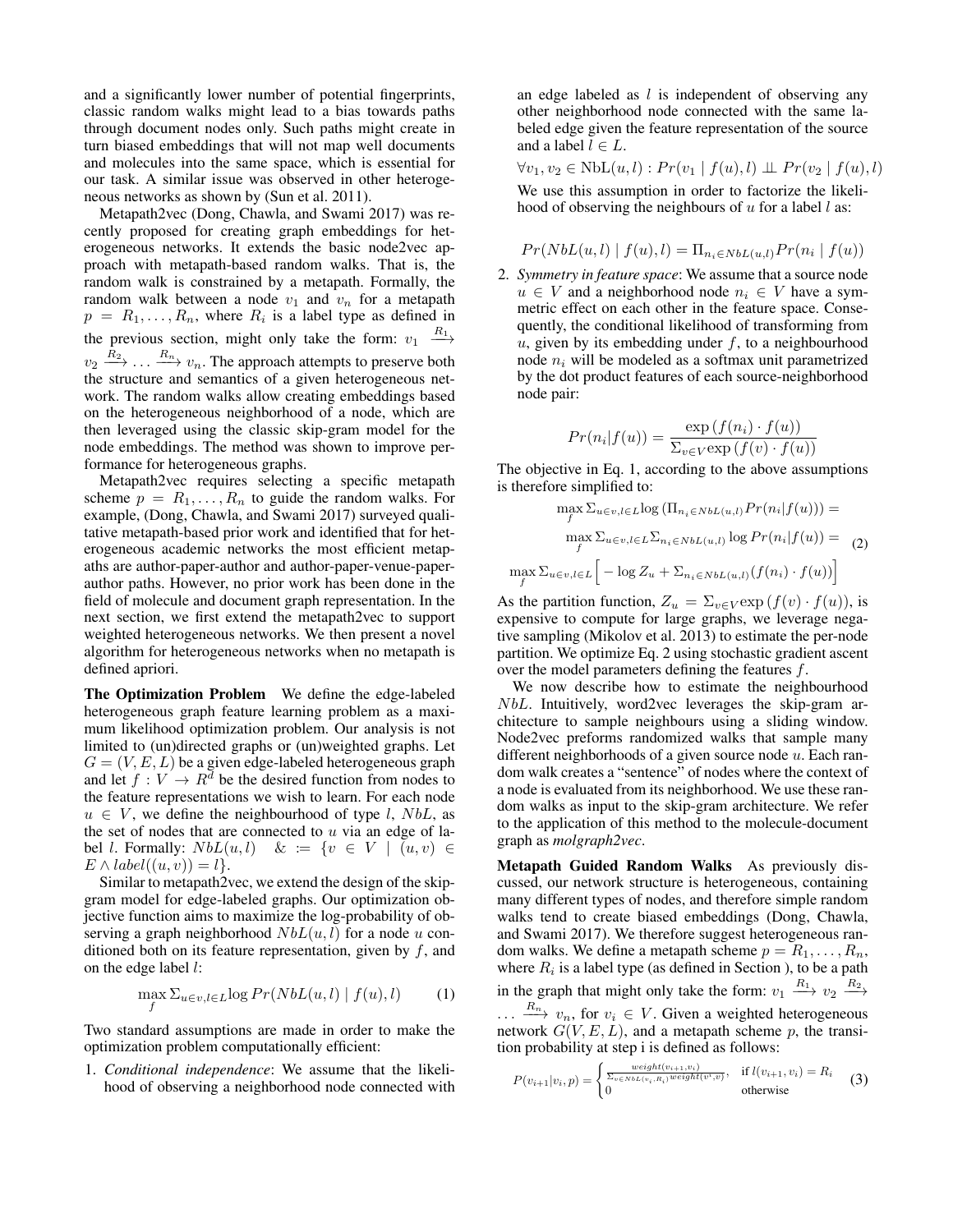where  $NbL(u, v, R)$  is the set of nodes that are connected to  $u$  via an edge of label  $R$ .

A similar extension to node2vec, creating metapath-based random walks, was suggested by metapath2vec (Dong, Chawla, and Swami 2017) for unweighted and unlabeled graphs. However, this approach requires defning a single metapath, which is based on some prior knowledge of the problem domain. For our problem, no such defnition has been previously studied. We next discuss how to create several metapaths in an unsupervised manner. The algorithm greedily selects the metapaths best suited per each novel molecule. Finally, an embedding is created specifcally for the novel molecule from the different metapath-based random walks.

Metapath Selection We begin by randomly generating metapaths according to the node and edge types in the heterogeneous network. Then, each potential metapath creates a candidate embedding for each node (Figure 1). To create the final embedding of each node in  $G$ , we present a greedy algorithm described in the next section (Section Embedding Algorithm): given a novel molecule, mol, select the "best" set of metapaths from which the fnal embeddings of all the graph nodes can be created. Once metapaths are selected, the fnal embedding of the nodes is the average of the metapathcorresponding embeddings. In the next section, we will further describe how to defne the notion of "best set" and select the metapaths from which the fnal embedding of each node is created.

Embedding Algorithm We use beam search for creating the set of metapaths from which the fnal embedding for each node will be created. The algorithm holds a set of the best metapaths identifed so far, mset. At each step, it selects an additional metapath that maximizes a given objective function. Our objection function is dependant on the novel molecule given as a query, which we present next.

Intuitively, we assume that if we knew the text representation of the novel molecule, we could leverage it for document ranking. That is, if we knew the name of the molecule when it will be discovered in the future, we could use text-ranking techniques to identify relevant documents. We therefore devise a function estimating how similar the distances between the node's embeddings in the graph and the novel molecule are compared to the distances of the text embeddings of those nodes and the estimated text representation of the molecule. Formally, let  $t$  be the desired future text representation of the novel molecule mol (i.e., the name of the molecule when it will be discovered in the future). Since we aim at ranking text documents, we wish to identify the known molecules, whose embeddings are closest to t.

Let  $list_{text}$  be a sorted ranked list of molecules by their similarity to t, and  $list_{graph}$  be a sorted ranked list of molecules by their similarity to the the graph embedding set of mol, as given by the metapath set mset. We defne the objective function,  $f_{mol,mset}$ , as:

$$
\begin{split} &f_{mol,ms} = \\ &\Sigma_{i=1}^n \Bigl (sim(t, list_{text}[i])) - sim(t, list_{graph}[i]) \Bigr )/i \end{split}
$$

where  $k$  is a parameter of the model. Intuitively, we evaluate the similarity by the text representation and wish the graph embedding to be as close as possible to that similarity. We chose cosine similarity as the similarity function,  $sim$ . We select an approximation of  $t$  by a fully connected neural network that receives as input the mol2vec representation of mol and predicts the word2vec representation of the known molecule. The details of the architecture are given by (Kim 2014). The classifer is trained using molecules from the training set, for which both mol2vec and word2vec representation exist. We refer to the application of this method to the molecule-document graph as *Selective molgraph2vec*.

## Molecular Ranking Algorithms

In this section, we explore several algorithms that leverage the embeddings described in the previous sections for the purpose of ranking documents for novel molecule.

Bag of Molecular Entities Ranking (BOME). For each molecule whose name is mentioned in the document d we measure the distance of the embeddings, and  $\sum_{m \in d} sim(e(m), e(mol)) / |d|$ , where |d| is the number of calculate the final ranking score by:  $score(d, mol)$  = molecules mentioned in  $d$ ,  $sim$  is a similarity function, and  $e(mol)$  is the embedding of mol. Cosine similarity is used for  $sim$  in our experiments.

Pointwise Document-Molecule Ranking. We adopt a pointwise approach to rank molecule-document pairs. The score of a document d and a novel molecule mol is defned as the score the classifer assigns given their embeddings, here  $e(d)$  is the embedding of the document  $d:score(d, mol) = classifier(e(d), e(mol))$ . Specifically in this work, we follow the practice of (Severyn and Moschitti 2015) and use a convolutional neural network (CNN) with mean square error as the loss function.

Molecular KNN Ranking. We defne  $closest(mol_{novel}, k)$  to be the set of k most similar molecules to novel molecule  $mol_{novel}$  from the set of known molecules. To defne similarity to identify the closest molecules, we use the textual representation of the molecules in the set  $closest(mol_{novel}, k)$ , and use the cosine similarity of their embeddings (as defned in Section ) to rank the medical papers. Additionally, we defne the similarity of known molecules and papers to be cosine similarity of their word2vec representations. The similarity of  $mol_{novel}$  and a paper, p, depends on the similarity between the novel molecule and  $k$  known intermediate molecules,  $mol_{intermediate} \in closest(mol_{novel}, k)$  and the similarity of those  $k$  known intermediate molecules and the medical document, d:

$$
score(M, d) = \sum_{m \in closest(M, k)} cosSim(e(M), e(m))
$$
  
 
$$
cosSim(W2V(m), W2V(d))
$$

where  $M$  is a novel molecule,  $\cos Sim$  is the cosine similarity function, e is a molecule embedding method (Section ), and  $k$  is a hyperparameter.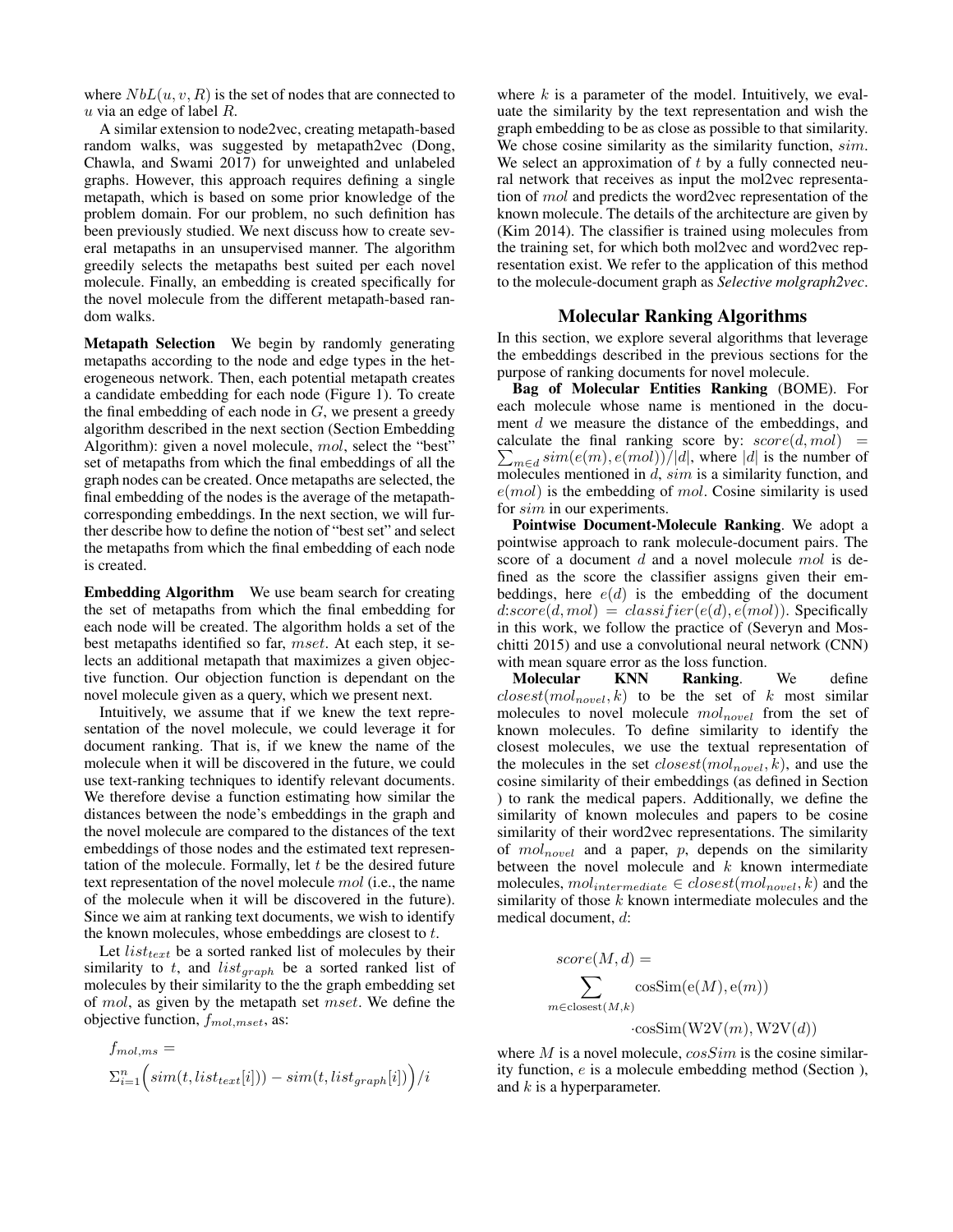Molecular KNN++ Ranking. We extend the Molecular KNN algorithm to consider additional similar molecules and refer to the new algorithm as Molecular KNN++. In this version, we define  $closest(mol_{known}, l)$  to be a function of a known molecule  $mol_{known}$  that returns the set of l most similar molecules to  $mol_{known}$  from the set of known molecules. At this stage, since we are dealing only with known molecules that have a textual context, we defne the similarity between them to be the cosine similarity between their word2cec representation. Intuitively, we want to leverage the similarity between word2vec representation of known molecules to create a less biased ranking model:

score
$$
(M, d)
$$
 = 
$$
\sum_{m \in \text{closest}(M,k)} \text{cosSim}(e(M), e(m)) \cdot \sum_{x \in \text{closest}(m,l)} \text{cosSim}(W2V(x), W2V(d))
$$

where  $M$  is a novel molecule,  $d$  is a medical document,  $\cos Sim$  is the cosine similarity function,  $e$  is a molecule embedding method (Section), and  $k$  and  $l$  are hyperparameters.

## Experimental Setting

PubMed is a bibliographic database dealing with life, medical, and paramedical sciences (Falagas et al. 2008). The database contains bibliographic records of most scientifc articles published since the 1950s (and sometimes earlier) in all languages. The PubMed dataset includes 29,700,000 papers. For our experiments, we consider only papers with a full abstract, reducing the set to 11,954,865 papers. We limit the papers in our dataset to those published in journals with impact factor of 5 or higher, reducing the set to 1,429,705 papers. For queries, we use a list of well-known drugs that includes 1286 drug names with a notation of their chemical structure (using SMILES). Our experimental setup simulates a situation wherein the current time is the end of the year 2000. We therefore only have access during training to PubMed papers published until the end of 2000. We consider the invention date of a drug as the publication date of the frst PubMed paper that refers to it. We consider all drugs invented until the end of the year 2000 for the training set (1105 drugs) and the rest as the test set used as novel molecules for queries (181 drugs). For each drug in the training set, we create a word2vec representation using a skipgram model based on all the PubMed abstracts that refer to it until year 2000.

Gold-Standard Test Set: Intuitively, in the test set we are given a SMILES of a novel never-before-seen molecule and wish to evaluate whether the document ranking for it is relevant. In our experiments, we use drugs not known in the year 2000 and compare to the ranking of the molecules once invented and named after the year 2000. In other words, we compare the ranking of the documents for the SMILES until the year 2000 to the future document ranking for the name of the molecule after the year 2000. The gold-standard ranking of the PubMed papers for a given drug, we consider the cosine similarity between the word2vec representation of the name of the molecule and the document representation as suggested by Arora, Liang, and Ma (Arora, Liang, and Ma 2017).

For evaluation, we use three ranking metrics: MAP, precision, and NDCG (Manning, Raghavan, and Schütze 2010). We inspect precision and NDCG at the top 10, 50, and 100 results. For the MAP and precision metrics, we consider the top 100 gold standard ranking results for each drug in the test set as the relevant results, while the other papers are considered as irrelevant. For NDCG, we consider the cosine similarity score between the molecule and the document.

In addition to the methods presented in Section , we present results of a random baseline which, given a molecule and a paper, assigns an random number between 0 and 1 as their similarity and produces the ranking accordingly.

For each embedding method and for each ranking algorithm, we learn on a validation set derived from the training set with a grid search the best value of all the hyperparameters, including embedding size, the number of metapaths, and length of the paths.

## Experimental Results

Table 1 presents standard information retrieval evaluation metrics (Sanderson 2010): MAP, precision, and NDCG across the four algorithms, each with the four embedding methods. Best results, marked in bold are achieved via the mKNN++ algorithm and Selective molgraph2vec embedding. Selective molgraph2vec embedding shows superior results for each algorithm tested. When comparing the different ranking algorithms we observe that the BOME method performs, as expected, better than the random baseline, across all metrics. The supervised Pointwise approach achieves better results than BOME. The mKNN approach achieves a substantial performance gain over the Pointwise approach. Across most ranking methods, embeddings created with metapath selection yield better results.

## Exploring mKNN++

We hypothesize that our algorithm preforms better on queries of drugs for which there is sufficient information in the training set, i.e., drugs with similar molecular structures to the query molecules exist in the graph and there is a large number of documents for these existing drugs.

We divide our test set into ten groups according to the Precision@10 score. Group 0 has the lowers score of 0 precision@10, group 1 has 0.1 precision, and so on. Due to the limited size of the test set and the diversity of drugs, we cannot offer a thorough statistical analysis of the differences between groups. We will however, discuss some interesting traits relaxing claims of statistical power. The entire test set consists of 181 drugs of diverse types. We focus on drug categories that can be identifed in the test set and contain a minimal number of 7 drugs: Chemotherapy/Cancer, Antiviral/HIV, Antibiotic, Diabetes, and Anti-Hypertensive. Table 2 presents the percentage of each drug category in the precision groups. We assume these results mirror the research trends in our training data. If a category is a popular research subject, the dataset will contain more examples of papers discussing it allowing for better discovery.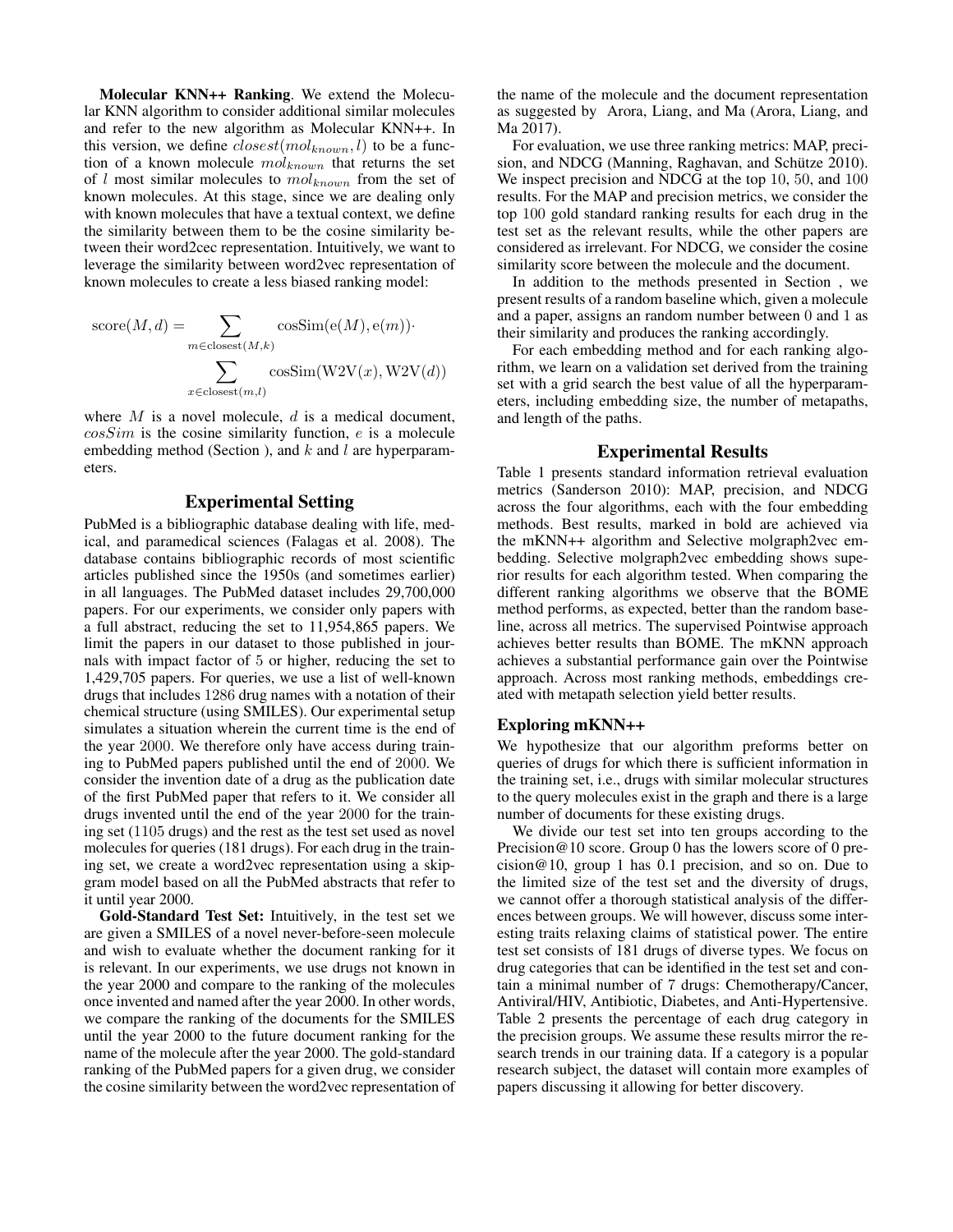| Algorithm   | Precision<br><b>MAP</b><br>Embedding<br>@10<br>@50 |        |        |        | @100   | <b>NDCG</b><br>@50<br>@10<br>@100 |        |        |
|-------------|----------------------------------------------------|--------|--------|--------|--------|-----------------------------------|--------|--------|
| Random      |                                                    | 0.0052 | 0.0055 | 0.0062 | 0.0050 | 0.5997                            | 0.6274 | 0.6435 |
| <b>BOME</b> | mol2yec                                            | 0.0241 | 0.0795 | 0.0477 | 0.0379 | 0.7246                            | 0.7248 | 0.7304 |
|             | node2vec                                           | 0.0245 | 0.0784 | 0.0542 | 0.0406 | 0.7126                            | 0.7113 | 0.7106 |
|             | molgraph2vec                                       | 0.0290 | 0.0872 | 0.0596 | 0.0432 | 0.7164                            | 0.7209 | 0.7237 |
|             | Selective molgraph2vec                             | 0.0340 | 0.0872 | 0.0710 | 0.0517 | 0.7437                            | 0.7479 | 0.7476 |
| Pointwise   | mol2yec                                            | 0.0651 | 0.1046 | 0.0888 | 0.1359 | 0.7779                            | 0.7983 | 0.8109 |
|             | node2vec                                           | 0.0688 | 0.1408 | 0.1097 | 0.1380 | 0.7800                            | 0.8035 | 0.8163 |
|             | molgraph2vec                                       | 0.0671 | 0.1500 | 0.1123 | 0.1432 | 0.7850                            | 0.8075 | 0.8243 |
|             | Selective molgraph2vec                             | 0.0736 | 0.1600 | 0.1252 | 0.1471 | 0.7970                            | 0.8155 | 0.8321 |
| mKNN        | mol2yec                                            | 0.2287 | 0.3226 | 0.2771 | 0.2188 | 0.8092                            | 0.8258 | 0.8334 |
|             | node2vec                                           | 0.2211 | 0.3071 | 0.2701 | 0.2133 | 0.8040                            | 0.8210 | 0.8284 |
|             | molgraph2vec                                       | 0.2139 | 0.3475 | 0.2797 | 0.2229 | 0.8404                            | 0.8550 | 0.8620 |
|             | Selective molgraph2vec                             | 0.2379 | 0.3883 | 0.3072 | 0.2428 | 0.8556                            | 0.8674 | 0.8743 |
| $mKNN++$    | mol2yec                                            | 0.1982 | 0.3292 | 0.2647 | 0.2080 | 0.8431                            | 0.8589 | 0.8660 |
|             | node2vec                                           | 0.2156 | 0.3558 | 0.2843 | 0.2233 | 0.8468                            | 0.8610 | 0.8675 |
|             | molgraph2vec                                       | 0.2335 | 0.3712 | 0.3087 | 0.2420 | 0.8532                            | 0.8676 | 0.8740 |
|             | Selective molgraph2vec                             | 0.2465 | 0.3928 | 0.3237 | 0.2511 | 0.8616                            | 0.8742 | 0.8797 |

Table 1: MAP, precision, and NDCG for article ranking per molecular query across different algorithms and embedding methods.

| Group        | <b>Size</b> | Chemo    | Antiviral | Antibiotic | Other | Diabetes | Hypertension |
|--------------|-------------|----------|-----------|------------|-------|----------|--------------|
| All data     | 181         | 18%      | 6%        | 7%         | 61\%  | $4\%$    | $3\%$        |
|              | 52          | 30.7%    | $1.9\%$   | 5.7%       | 55.7% | 5.7%     |              |
|              | 24          | 41.6%    | $4\%$     |            | 5%    | $4\%$    |              |
|              |             |          | 11%       |            | 77.8% | $11\%$   |              |
|              | 12          | 8.3%     | $0\%$     |            | 91.7% |          |              |
|              | 6           | $16.7\%$ |           |            | 8.3%  |          |              |
|              |             |          |           |            | 88.8% | $11\%$   |              |
|              |             | 9%       |           |            | 72.3% |          | 18%          |
|              |             | 11%      | 11%       | $11\%$     | 44%   | 11%      | $11\%$       |
| 8            | 15          | 13%      |           | 13%        | 60%   | $6.7\%$  | $6.7\%$      |
|              | 34          | 2.9%     | 20.6%     | 17.6%      | 52.9% |          | 5.9%         |
| 0+1 (low)    | 85          | 31%      | $4\%$     | $4\%$      | 56%   | 6%       |              |
| $8+9$ (high) | 49          | 6%       | 14%       | $16\%$     | 55%   | $2\%$    | 6%           |

Table 2: Precision Groups

## Qualitative Example

Clofarabine is a chemotherapy drug approved by the FDA in 2004. It is used for treatment of Acute Lymphoblastic Leukemia (ALL) in pediatric patients. We mimic a research process that could have been conducted in 2000 using our system. The molecular representation of Clofarabine was fed to the ranking algorithm, which ranked the following titles relating to this molecule: 'Effects of mitoxantrone in combination with other anticancer agents on a human leukemia cell line.', 'In vitro cytotoxic effects of fudarabine (2-F-ara-A) in combination with commonly used antileukemic agents by isobologram analysis.','Myelodysplastic syndrome following successful therapy of acute promyelocytic leukemia.'. These all refer to initial experiments in different types of cancers. The similarity was observed due to the similarity of the molecular structure of Clofarabine to drugs such as Mitoxantrone, which was discovered to treat certain types of cancer.

#### Conclusions

In this work, we suggest a solution to the task of ranking documents based on a novel molecule, given as a query. Motivated by the idea of combining the structure of the molecule and its textual context, our solution creates embeddings for drugs based on their molecular structure, and embedding for documents based on their text. Which construct one heterogeneous graph. We traverse this graph, generating an embedding for a novel molecular structure, and retrieving relevant documents based on this new embedding. We deployed our system in a material discovery setting targeted at searching for known materials with unexpected/unexplored properties. It is currently deployed at a pharmaceutics research lab focused on personalized medicine and targeted drug delivery. Future work on this subject may include further investigation of heterogeneous graph-based embedding for molecules, for instance by using graph representations of molecular structures instead of the SMILES-based mol2vec.